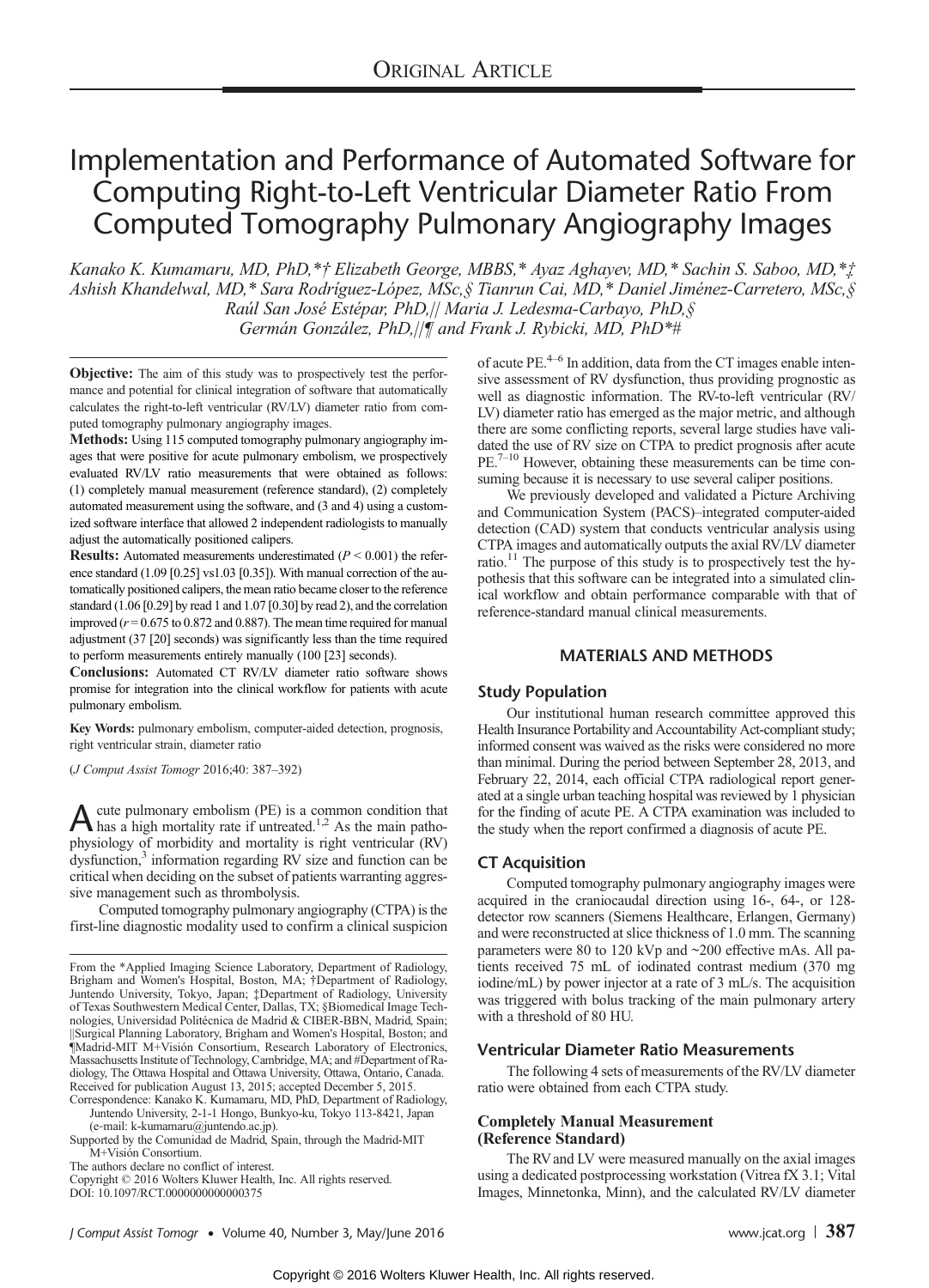ratio was used for clinical evaluation. The diameters were defined as the largest distance between the luminal surface of the interventricular septum and the endocardium, for each ventricle, as previously described.<sup>12–14</sup> The RV and LV maximum diameters were commonly at different craniocaudal levels. The radiologist then reported the RV/LV diameter ratio to the referring clinicians.

#### Completely Automated Measurement

Computer-aided detection software was implemented in Matlab (The Mathworks Inc, Natick, Mass) and integrated as a simulation in the clinical workflow by an Osirix (Pixmeo, Geneva, Switzerland) plug-in. The DICOM images were input to a second dedicated workstation. After the identification of positive CTPA case by a radiologist, the same radiologist then performed the measurements described later.

The RV/LV axial diameter ratio was calculated using CAD software that automatically detects the largest diameter of each of the right and left ventricles, without any assistance from the radiologist, using a previously described algorithm in a 5-step approach<sup>11</sup>: (1) detection of the ventricles via machine-learning techniques, (2) placement of seeds within the ventricles, (3) estimation of septum position using the location of the seeds and the image properties, (4) segmentation of the right and left ventricles using a level set technique with curvature constraints, and (5) measurement of the ventricular diameters by automatically placed calipers and calculation of the RV/LV ratio. The RV/LV diameter ratio is outputted when the software is launched with the DICOM images, and the fully automated RV/LV diameter measurements are recorded by the software.

#### Automated Measurement With Manual Adjustment by 2 Independent Readers

Three radiologists with 5, 8, and 13 years of experience and who were all blinded to the clinical interpretation of the images served as investigators to adjust the RV/LV diameter ratio that was outputted from the CAD software. Two radiologists were randomly assigned to each data set; that is, each radiologist read 66%

of the 115 cases. The data output from the CAD software were presented on the workstation (Fig. 1) as the RVand LV diameters computed from the axial images by the software. The 2 radiologists independently reviewed these images and corrected the caliper positions as necessary. The corrected RV/LV diameter ratio was then calculated automatically by the software, shown on the same screen, and electronically stored. For each data set, the radiologists documented the reasons for any adjustments made to the automated positions. The time taken for each measurement was recorded.

# Statistical Analysis

Continuous variables are presented as the mean and standard deviation and shown as boxplots. Paired  $t$  tests, Bland-Altman plots, and the linear fit with Pearson correlation coefficients were used to compare values among the different measurement methods. Pitman test was used to identify proportional bias.

## RESULTS

Of 946 CTPA studies performed during the study period and assessed for acute PE, this finding was identified in 125 studies (13.2%) from 125 patients; this group formed the initial study cohort. The completely automated measurement of RV/LV diameter ratio failed in 5 patients, and the software did not allow manual adjustment in 1 patient. In 4additional patients, the radiologist's time was not recorded. All 10 of these patients were excluded from further analyses, and thus, the final cohort included 115 patients (mean [SD] age, 59.0 [14.9] years; male-female, 53:62).

# Comparison of RV/LV Diameter Ratio Measurements Obtained by Manual and Automated Methods

Compared with the manual measurements used clinically as the reference standard, the CAD system underestimated the RV/ LV diameter ratio. The difference in mean [SD] ratio between the 2 methods was 0.07 (1.09 [0.25] for manual vs 1.03 [0.35] for automated measurements,  $P < 0.001$ ; Fig. 2). A linear fit



FIGURE 1. Interface used to display the axial RV/LV diameter. Figure 1 can be viewed online in color at [www.jcat.org.](www.jcat.org)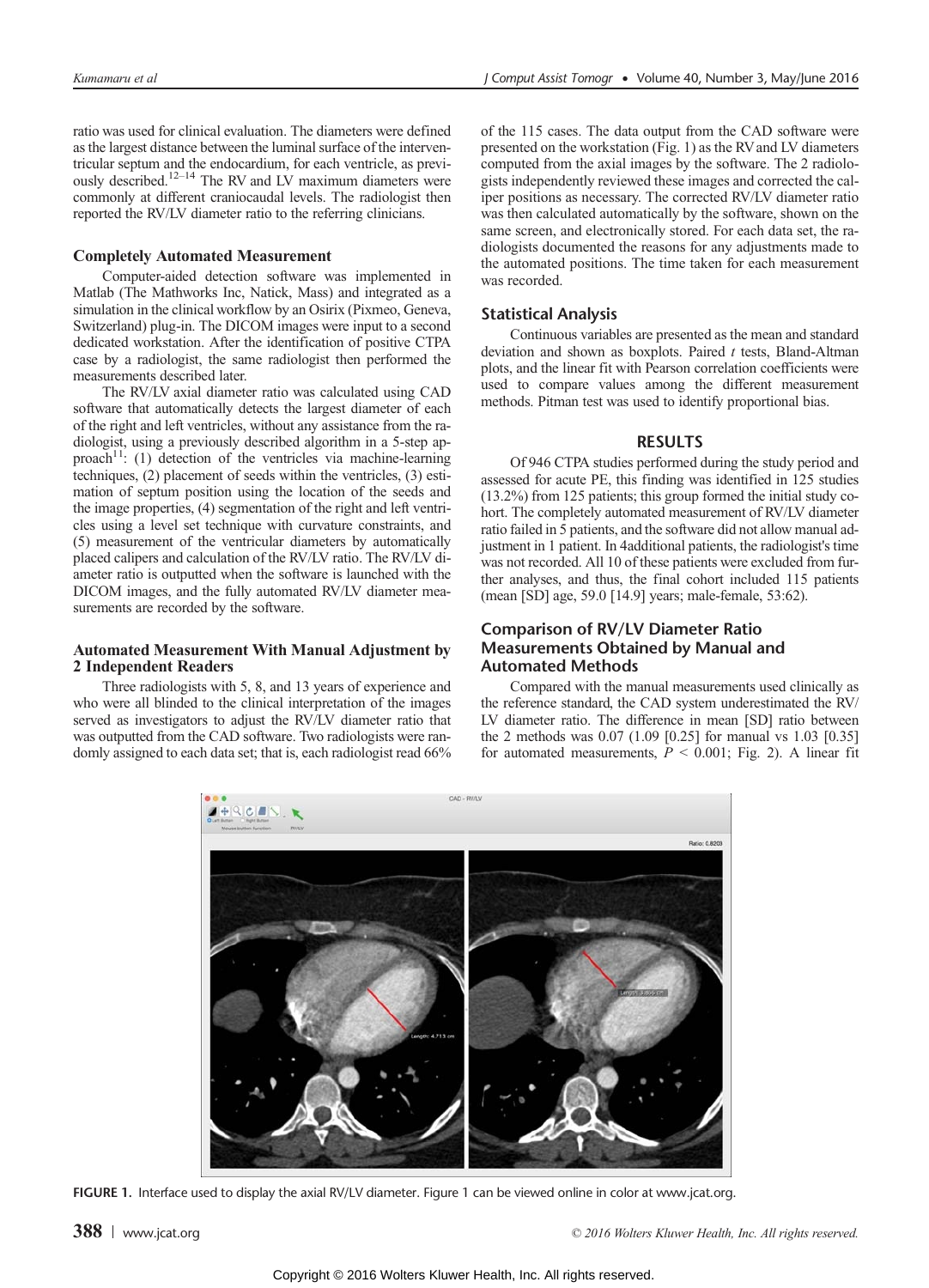

FIGURE 2. Boxplots of RV/LV diameter ratio obtained by the 4 different measurement methods. Figure 2 can be viewed online in color at [www.jcat.org.](www.jcat.org)

showed a moderate correlation (Pearson  $r = 0.675$ ; Fig. 3A). The Bland-Altman plot showed a slight but significant negative proportional bias ( $r = -0.39$ ,  $P \le 0.01$ ); that is, the larger the RV/ LV diameter ratio, the more the software underestimated the reference standard value (Fig. 4A). The range of the limits of agreement was 1.0 (from −0.447 to 0.580).

# Comparison of RV/LV Diameter Ratio Measurements Obtained by Manual and Semiautomated Methods

The linear correlation of the radiologist-adjusted and manual measurements was higher than those obtained by the manual and automated methods (Pearson  $r = 0.872$  and 0.887 after adjustment by reads 1 and 2, respectively) (Figs. 3B, C). The mean difference and the limits of agreements in RV/LV diameter ratio also decreased compared with those of the manual measurements (Figs. 4B, C). The proportional bias disappeared after adjustment by read 1 ( $r = -0.139$ ,  $P = 0.15$ ). The correlation coefficient between reads 1 and 2 was  $r = 0.762$ .

## Reasons for Manual Adjustment

Table 1 summarizes the reasons documented independently by each radiologist for adjusting the data outputted by the software. For all 115 imaging studies, at least 1 of the 2 reads considered that manual adjustment of the automated RV and LV measurements was necessary. In 82.6% of the imaging studies, both reads thought that the defined ventricular edge required correction and that the automated method had not detected the largest possible diameter in 71.3% of the patients.



FIGURE 3. Linear fits between the manual measurement and (A) completely automated measurement, (B) automated measurement with adjustments by read 1, and (C) automated measurement with adjustments by read 2. The manual adjustments improved the fit. Figure 3 can be viewed online in color at [www.jcat.org.](www.jcat.org)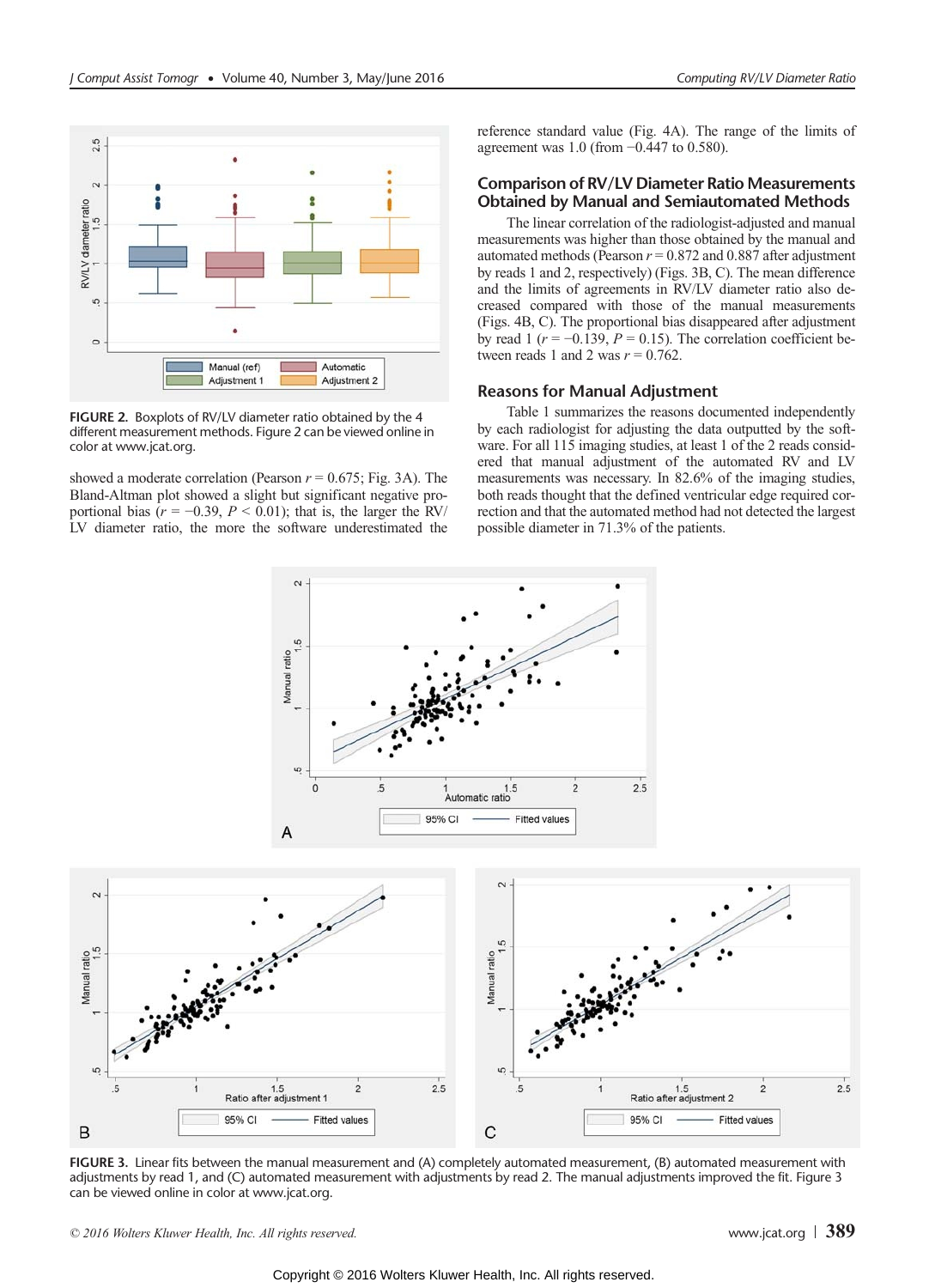

FIGURE 4. Bland-Altman plots comparing manual measurement and (A) completely automated measurement, (B) automated measurement with adjustment by read 1, and (C) automated measurement with adjustment by read 2. The mean difference and the limits of agreement decreased after manual adjustment. Figure 4 can be viewed online in color at [www.jcat.org.](www.jcat.org)

## Time Required to Obtain the Measurements

The mean time required to manually adjust the automated data (37 [20] seconds) was significantly ( $P < 0.001$ ) shorter than that required to perform fully manual measurements (100 [23] seconds).

#### DISCUSSION

Although guidelines support the routine use of CTPA images to confirm a diagnosis of acute  $PE<sub>15</sub>$  it is likely that CT-derived prognostic information such as the RV/LV diameter ratio is not universally used. Factors that contribute to its underutilization include that the method is not standardized and that performing the measurements and calculations requires additional radiologist time. This prospective study was designed to first test the implementation of an automated RV/LV diameter ratio CAD software package and, second, to determine the accuracy of strategies for incorporating the software. The main findings are that (1) the RV/LV diameter ratio CAD package could be implemented into a clinical workflow pattern in 96% (120/125) of the present patients and, (2) although the fully automated diameter ratios underestimated the reference standard, the radiologist can complete manual corrections to the automated data and report in less than 1 minute.

#### TABLE 1. Reasons for Adjustment of Software Output Data and Prevalence

|                                              | n (%) of Cases For Which the Reason Was Given by |             |                    |                       |
|----------------------------------------------|--------------------------------------------------|-------------|--------------------|-----------------------|
|                                              | Read 1                                           | Read 2      | <b>Both Reads*</b> | At Least 1 of 2 Reads |
| Wrong chamber was selected.                  | 12(10.4)                                         | 13(11.3)    | 6(5.2)             | 19(16.5)              |
| Ventricular edge was not detected correctly. | 104(90.4)                                        | 104(90.4)   | 95 (82.6)          | 113 (98.3)            |
| Largest diameter was not captured.           | 99(86.1)                                         | 90(78.3)    | 82(71.3)           | 107(93.0)             |
| Orientation of the caliper was wrong.        | 61(53.0)                                         | 53 $(46.1)$ | 28(24.3)           | 85 (73.9)             |
| Total (any reason)                           | 111(96.5)                                        | 112(97.4)   | 106(92.2)          | 115(100)              |

\*Prevalence of cases where both readers documented the same reasons for adjustment.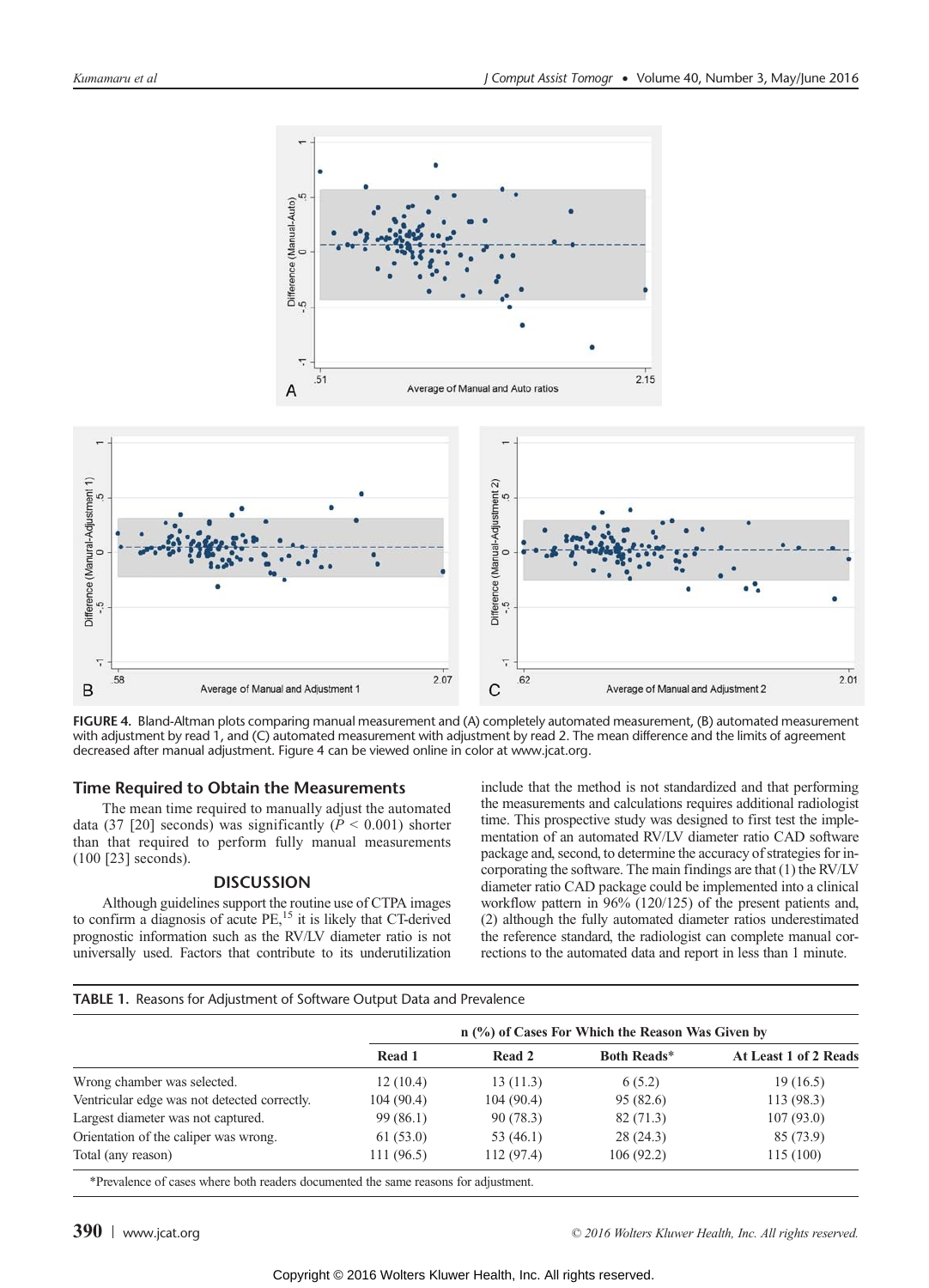Although the software is designed to be fully integrated into a PACS environment, in this study, we simulated the clinical environment by adding a second workstation, as clinical PACS integration was beyond the scope of this project. Our results for generating a fully automated RV/LV diameter ratio failed to validate this feature of the software; that is, the positions of the RV and LV calipers required correction. However, the software is designed for DICOM upload and to output the RV and LV diameters while the radiologist reads the CTPA images. If the study is positive for acute PE, the RV and LV calipers can be corrected with minimal effort, and the RV/LV diameter ratio can be provided in less than 1 minute. These results are in keeping with the advantages of rapid reporting of the findings of acute PE to improve patient outcomes.<sup>16</sup> The differences between the corrected data and the manual measurements were minimal, which supports the use of a CAD-based approach for using the CT data to obtain prognostic information after a diagnosis of acute PE.

Although the CT RV/LV diameter ratio was reported to be well correlated with that on echocardiography,  $17,18$  which is the reference standard for RV assessment, the following CT metrics have also been used as markers of prognosis after acute PE<sup>7,19–21</sup>: pulmonary artery-to-aorta ratio, flattening and bowing of the interventricular septum, reflux of contrast medium into the inferior vena cava, and clot burden or clot volume. However, there are mixed results regarding an association with mortality. One study that evaluated all of the above metrics as well as clinical factors in 635 CTPAs from 635 patients concluded that only an increase in RV/LV ratio was associated with short-term mortality.<sup>19</sup> This finding further supports the use of ventricular size for assessing prognosis, whether reported alone or with other metrics.

The current results indicate that the software requires further improvement. The accuracy of measuring the calipers depends on the ventricular segmentation by the level set algorithm. It is challenging to find a parameter set that produces accurate segmentations in all patients and that takes into account anatomic variability and differences in contrast opacification of the ventricular cavities. For these reasons, we selected a conservative parameter for the level set algorithm, which led to the underestimations in the present results. Calibrating the level set parameters on the basis of estimated image contrast between the ventricles and the septum, or by using a shape-based segmentation algorithm, could theoretically yield better segmentation results, which would in turn improve the accuracy of caliper positioning and the RV/LV diameter ratio.

We acknowledge several study limitations. First, this is a single-center study that requires external validation. Second, the CAD measurements are based on axial images, and thus, the study does not include volumetric measurements or 4-chamber reformatted images. However, there is no evidence to suggest that the prognostic value of measurements derived from axial images alone is inferior to those calculated from 4-chamber reformatted images.<sup>14</sup> Third, as the results for manual adjustment combined the inputs from 3 readers, we did not calculate interobserver or intraobserver agreement. Fourth, knowledge of the presence of pulmonary hypertension in these critical patients would have given a stronger measure of the performance of the software in terms of its effectiveness and reliability for clinical use; however, these data were unavailable. Finally, although the prognostic value of CT-derived RV/LV diameter ratio has been confirmed in numerous studies, as yet no study has evaluated the changes to patient management or outcomes following the availability of any imaging (CT or echocardiography)-based metric in terms of prognosis after a diagnosis of acute PE.

In conclusion, it seems likely that an automated RV/LV diameter ratio software package will soon be integrated into the clinical workflow for reporting CT-derived prognostic information for patients with acute PE diagnosed by CTPA. Manual correction of the RV and LV diameter measurements can be completed in less than 1 minute, and the reported values are comparable with reference standard clinical measurements obtained manually.

#### **REFERENCES**

- 1. Goldhaber SZ, Elliott CG. Acute pulmonary embolism: part I: epidemiology, pathophysiology, and diagnosis. Circulation. 2003;108: 2726–2729.
- 2. Tapson VF. Acute pulmonary embolism. N Engl J Med. 2008;358: 1037–1052.
- 3. Lualdi JC, Goldhaber SZ. Right ventricular dysfunction after acute pulmonary embolism: pathophysiologic factors, detection, and therapeutic implications. Am Heart J. 1995;130:1276–1282.
- 4. Agnelli G, Becattini C. Acute pulmonary embolism. N Engl J Med. 2010; 363:266–274.
- 5. Hunsaker AR, Lu MT, Goldhaber SZ, et al. Imaging in acute pulmonary embolism with special clinical scenarios. Circ Cardiovasc Imaging. 2010; 3:491–500.
- 6. Stein PD, Fowler SE, Goodman LR, et al. Multidetector computed tomography for acute pulmonary embolism. N Engl J Med. 2006;354: 2317–2327.
- 7. Ghaye B, Ghuysen A, Willems V, et al. Severe pulmonary embolism: pulmonary artery clot load scores and cardiovascular parameters as predictors of mortality. Radiology. 2006;239:884–891.
- 8. van der Meer RW, Pattynama PM, van Strijen MJ, et al. Right ventricular dysfunction and pulmonary obstruction index at helical CT: prediction of clinical outcome during 3-month follow-up in patients with acute pulmonary embolism. Radiology. 2005;235:798–803.
- 9. Schoepf UJ, Kucher N, Kipfmueller F, et al. Right ventricular enlargement on chest computed tomography: a predictor of early death in acute pulmonary embolism. Circulation. 2004;110:3276–3280.
- 10. Kumamaru KK, Lu MT, Ghaderi Niri S, et al. Right ventricular enlargement in acute pulmonary embolism derived from CT pulmonary angiography. Int J Cardiovasc Imaging. 2013;29:705–708.
- 11. González G, Jiménez-Carretero D, Rodríguez-López S, et al. Automated axial right ventricle to left ventricle diameter ratio computation in computed tomography pulmonary angiography. PLoS One. 2015;10:e0127797.
- 12. Kumamaru KK, Hunsaker AR, Bedayat A, et al. Subjective assessment of right ventricle enlargement from computed tomography pulmonary angiography images. Int J Cardiovasc Imaging. 2012;28:965–973.
- 13. Kumamaru KK, Hunsaker AR, Wake N, et al. The variability in prognostic values of right ventricular-to-left ventricular diameter ratios derived from different measurement methods on computed tomography pulmonary angiography: a patient outcome study. J Thorac Imaging. 2012;27:331–336.
- 14. Lu MT, Demehri S, Cai T, et al. Axial and reformatted four-chamber right ventricle-to-left ventricle diameter ratios on pulmonary CT angiography as predictors of death after acute pulmonary embolism. AJR Am J Roentgenol. 2012;198:1353–1360.

© 2016 Wolters Kluwer Health, Inc. All rights reserved.  $\Box$  [www.jcat.org](http://www.jcat.org)  $\Box$  391